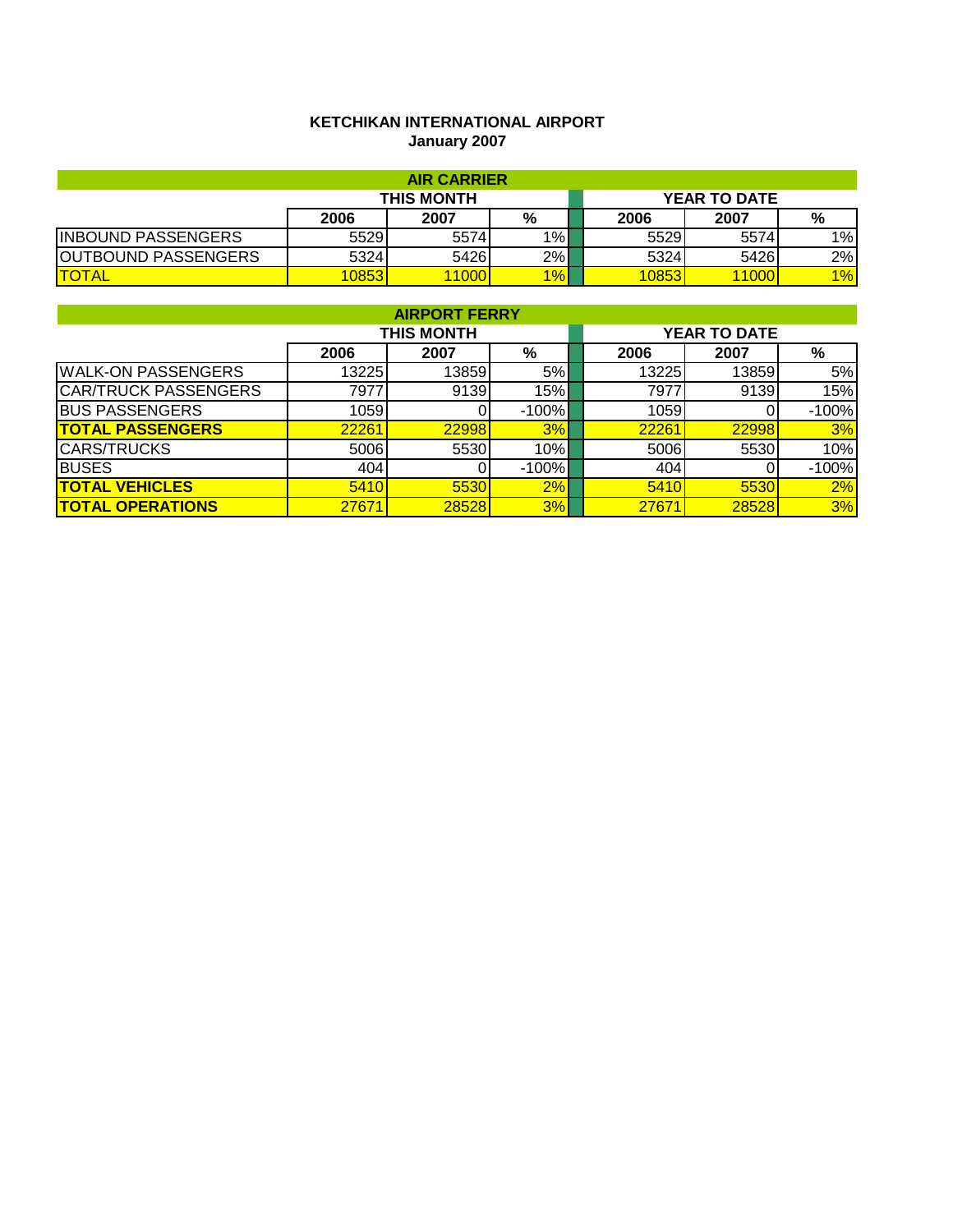### **KETCHIKAN INTERNATIONAL AIRPORT February 2007**

| <b>AIR CARRIER</b>         |                   |       |       |  |       |                     |       |  |
|----------------------------|-------------------|-------|-------|--|-------|---------------------|-------|--|
|                            | <b>THIS MONTH</b> |       |       |  |       | <b>YEAR TO DATE</b> |       |  |
|                            | 2006              | 2007  | %     |  | 2006  | 2007                | %     |  |
| <b>INBOUND PASSENGERS</b>  | 5639              | 5515  | $-2%$ |  | 11168 | 11089               | $-1%$ |  |
| <b>OUTBOUND PASSENGERS</b> | 5503              | 5760l | 5%    |  | 10827 | 11186               | 3%    |  |
| <b>TOTAL</b>               | 1142              | 1275  | 1%    |  | 21995 | 22275               | 1%    |  |

| <b>AIRPORT FERRY</b>        |       |                   |         |  |       |                     |         |  |  |  |
|-----------------------------|-------|-------------------|---------|--|-------|---------------------|---------|--|--|--|
|                             |       | <b>THIS MONTH</b> |         |  |       | <b>YEAR TO DATE</b> |         |  |  |  |
|                             | 2006  | 2007              | %       |  | 2006  | 2007                | %       |  |  |  |
| <b>WALK-ON PASSENGERS</b>   | 11266 | 12676             | 13%     |  | 24491 | 26535               | 8%      |  |  |  |
| <b>CAR/TRUCK PASSENGERS</b> | 6935  | 8335              | 20%     |  | 14912 | 17474               | 17%     |  |  |  |
| <b>BUS PASSENGERS</b>       | 866   |                   | $-100%$ |  | 1925  |                     | $-100%$ |  |  |  |
| <b>TOTAL PASSENGERS</b>     | 19067 | 21011             | 10%     |  | 41328 | 44009               | 6%      |  |  |  |
| <b>CARS/TRUCKS</b>          | 4330  | 5236              | 21%     |  | 9336  | 10766               | 15%     |  |  |  |
| <b>BUSES</b>                | 348   |                   | $-100%$ |  | 752   |                     | $-100%$ |  |  |  |
| <b>ITOTAL VEHICLES</b>      | 4678  | 5236              | 12%     |  | 10088 | 10766               | 7%      |  |  |  |
| <b>ITOTAL OPERATIONS</b>    | 23745 | 26247             | 11%     |  | 51416 | 54775               | 7%      |  |  |  |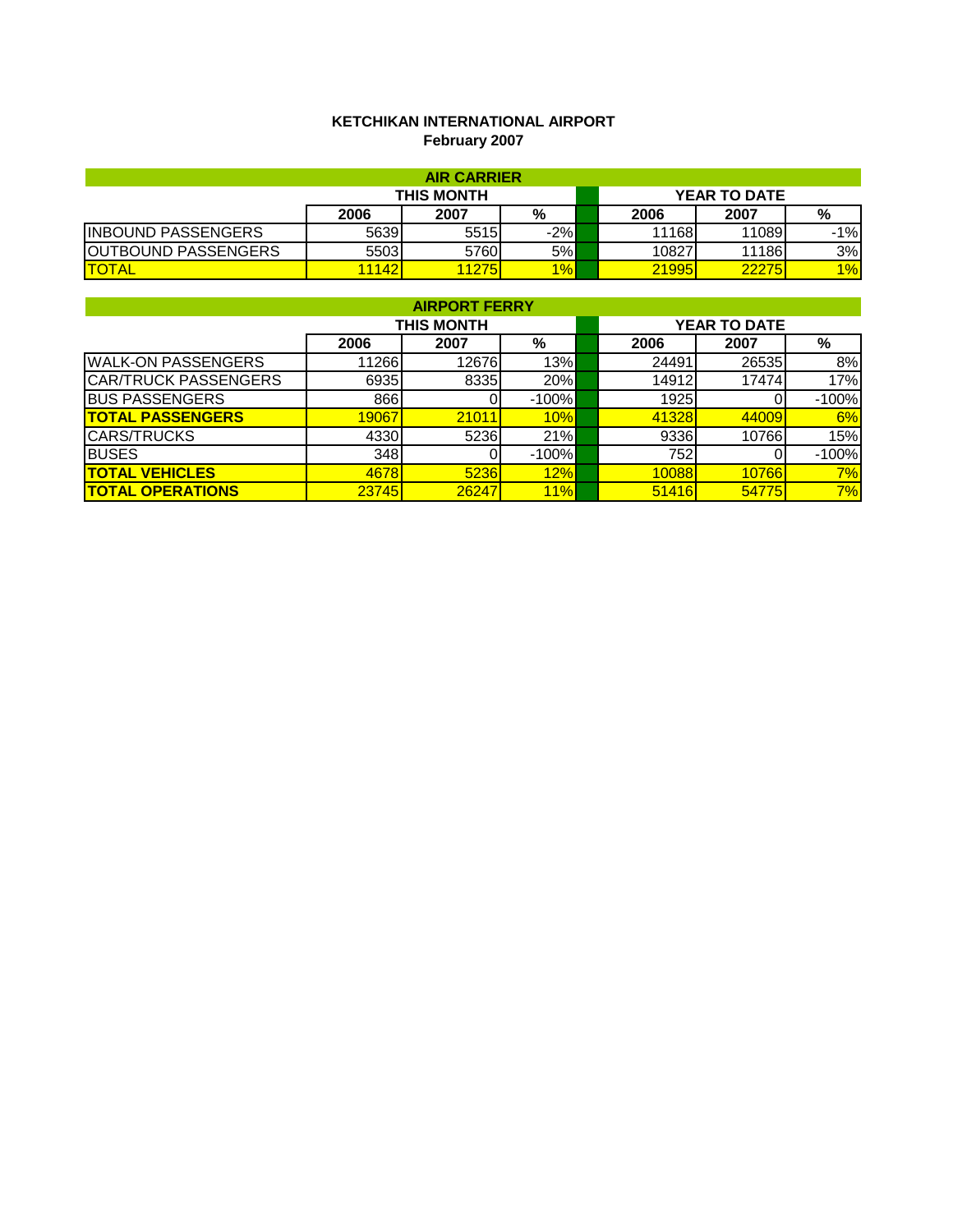### **KETCHIKAN INTERNATIONAL AIRPORT March 2007**

| <b>AIR CARRIER</b>         |       |       |        |  |       |                     |    |  |
|----------------------------|-------|-------|--------|--|-------|---------------------|----|--|
| <b>THIS MONTH</b>          |       |       |        |  |       | <b>YEAR TO DATE</b> |    |  |
|                            | 2006  | 2007  | %      |  | 2006  | 2007                | %  |  |
| <b>INBOUND PASSENGERS</b>  | 6858  | 6897  | $1\%$  |  | 17603 | 17986               | 2% |  |
| <b>OUTBOUND PASSENGERS</b> | 6769  | 6661  | $-2%$  |  | 17150 | 17847               | 4% |  |
| <b>ITOTAL</b>              | 13627 | 13558 | $-1\%$ |  | 34753 | 35833               | 3% |  |

| <b>AIRPORT FERRY</b>        |              |            |         |  |       |                     |         |  |  |
|-----------------------------|--------------|------------|---------|--|-------|---------------------|---------|--|--|
|                             |              | THIS MONTH |         |  |       | <b>YEAR TO DATE</b> |         |  |  |
|                             | 2006         | 2007       | %       |  | 2006  | 2007                | %       |  |  |
| <b>WALK-ON PASSENGERS</b>   | 13661        | 14828      | 9%      |  | 38152 | 41363               | 8%      |  |  |
| <b>CAR/TRUCK PASSENGERS</b> | 9018         | 10192      | 13%     |  | 23930 | 27666               | 16%     |  |  |
| <b>BUS PASSENGERS</b>       | 1097         |            | $-100%$ |  | 3022  |                     | $-100%$ |  |  |
| <b>TOTAL PASSENGERS</b>     | <b>23776</b> | 25020      | 5%      |  | 65104 | 69029               | 6%      |  |  |
| <b>CARS/TRUCKS</b>          | 5737         | 6095       | 6%      |  | 15073 | 16861               | 12%     |  |  |
| <b>BUSES</b>                | 416          |            | $-100%$ |  | 1168  |                     | $-100%$ |  |  |
| <b>TOTAL VEHICLES</b>       | 6153         | 6095       | $-1%$   |  | 16241 | 16861               | 4%      |  |  |
| <b>TOTAL OPERATIONS</b>     | 29929        | 31115      | 4%      |  | 81345 | 85890               | 6%      |  |  |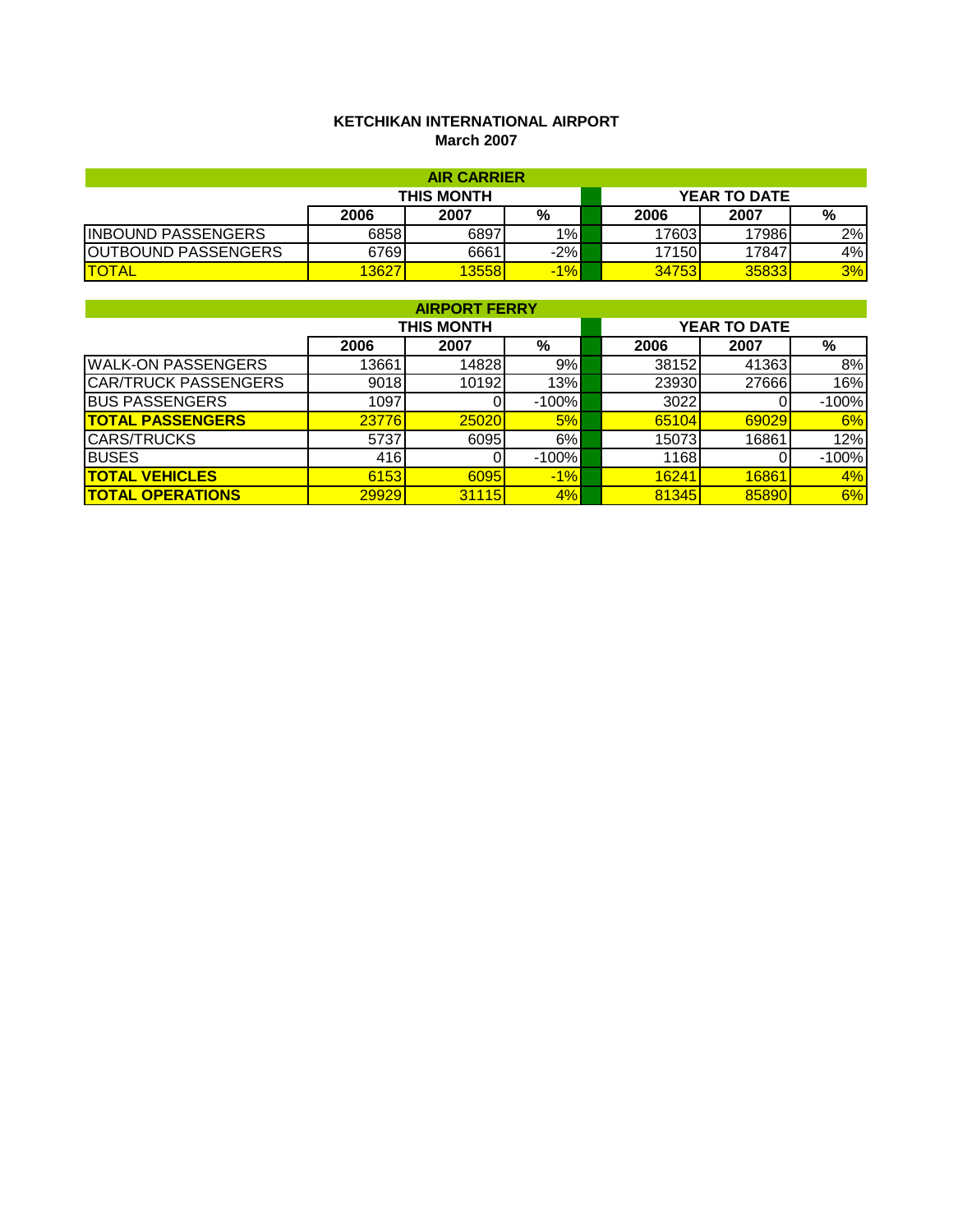#### **KETCHIKAN INTERNATIONAL AIRPORT April 2007**

| <b>AIR CARRIER</b>         |                   |        |       |  |       |                     |    |  |
|----------------------------|-------------------|--------|-------|--|-------|---------------------|----|--|
|                            | <b>THIS MONTH</b> |        |       |  |       | <b>YEAR TO DATE</b> |    |  |
|                            | 2006              | 2007   | %     |  | 2006  | 2007                | %  |  |
| <b>INBOUND PASSENGERS</b>  | 7601              | 70291  | $-8%$ |  | 24777 | 25015               | 1% |  |
| <b>OUTBOUND PASSENGERS</b> | 6716              | 6700   | $0\%$ |  | 23437 | 24547               | 5% |  |
| <b>TOTAL</b>               | <b>14317</b>      | 13729I | $-4%$ |  | 48214 | 49562               | 3% |  |

| <b>AIRPORT FERRY</b>        |       |            |         |  |        |                     |         |  |  |
|-----------------------------|-------|------------|---------|--|--------|---------------------|---------|--|--|
|                             |       | THIS MONTH |         |  |        | <b>YEAR TO DATE</b> |         |  |  |
|                             | 2006  | 2007       | %       |  | 2006   | 2007                | %       |  |  |
| <b>WALK-ON PASSENGERS</b>   | 13224 | 14276      | 8%      |  | 51376  | 55639               | 8%      |  |  |
| <b>CAR/TRUCK PASSENGERS</b> | 9229  | 11147      | 21%     |  | 33159  | 38813               | 17%     |  |  |
| <b>BUS PASSENGERS</b>       | 1215  |            | $-100%$ |  | 4237   |                     | $-100%$ |  |  |
| <b>TOTAL PASSENGERS</b>     | 23668 | 25423      | 7%      |  | 88772  | 94452               | 6%      |  |  |
| <b>CARS/TRUCKS</b>          | 5635  | 6864       | 22%     |  | 20708  | 23725               | 15%     |  |  |
| <b>BUSES</b>                | 414   |            | $-100%$ |  | 1582   |                     | $-100%$ |  |  |
| <b>ITOTAL VEHICLES</b>      | 6049  | 6864       | 13%     |  | 22290  | 23725               | 6%      |  |  |
| <b>ITOTAL OPERATIONS</b>    | 29717 | 32287      | 9%      |  | 111062 | 118177              | 6%      |  |  |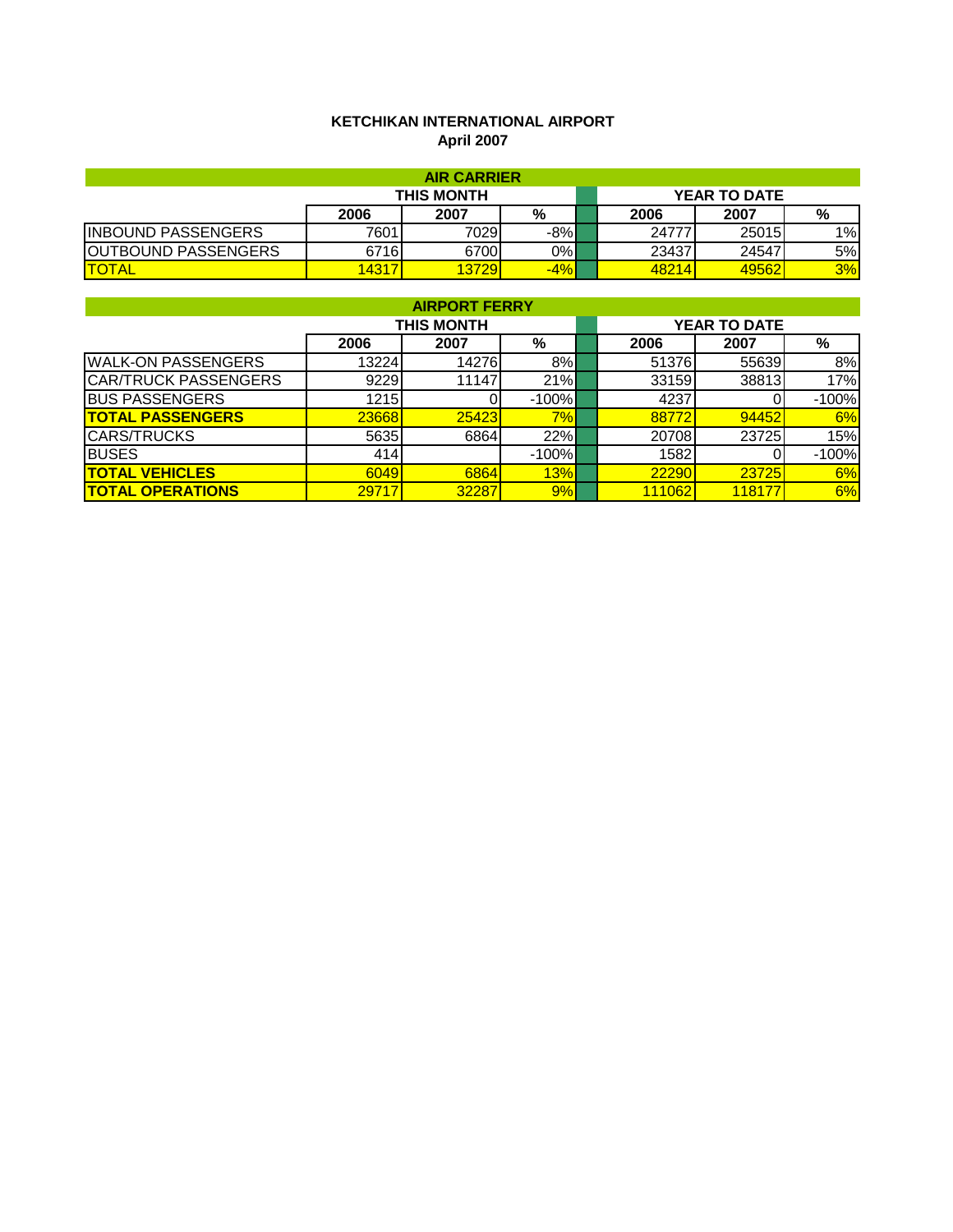#### **KETCHIKAN INTERNATIONAL AIRPORT May 2007**

| <b>AIR CARRIER</b>         |            |       |        |  |       |                     |    |  |
|----------------------------|------------|-------|--------|--|-------|---------------------|----|--|
|                            | THIS MONTH |       |        |  |       | <b>YEAR TO DATE</b> |    |  |
|                            | 2006       | 2007  | %      |  | 2006  | 2007                | %  |  |
| <b>INBOUND PASSENGERS</b>  | 10006      | 9875  | $-1\%$ |  | 34354 | 34890               | 2% |  |
| <b>OUTBOUND PASSENGERS</b> | 85461      | 8505  | 0%     |  | 31582 | 33052               | 5% |  |
| <b>ITOTAL</b>              | 8552       | 18380 | $-1\%$ |  | 65936 | 67942               | 3% |  |

| <b>AIRPORT FERRY</b>        |       |                   |          |  |        |                     |         |  |  |
|-----------------------------|-------|-------------------|----------|--|--------|---------------------|---------|--|--|
|                             |       | <b>THIS MONTH</b> |          |  |        | <b>YEAR TO DATE</b> |         |  |  |
|                             | 2006  | 2007              | %        |  | 2006   | 2007                | %       |  |  |
| <b>WALK-ON PASSENGERS</b>   | 15943 | 18015             | 13%      |  | 67319  | 73654               | 9%      |  |  |
| <b>CAR/TRUCK PASSENGERS</b> | 11932 | 15404             | 29%      |  | 45091  | 54217               | 20%     |  |  |
| <b>BUS PASSENGERS</b>       | 1637  |                   | $-100\%$ |  | 5874   |                     | $-100%$ |  |  |
| <b>TOTAL PASSENGERS</b>     | 29512 | 33419             | 13%      |  | 118284 | 127871              | 8%      |  |  |
| <b>CARS/TRUCKS</b>          | 7063  | 8791              | 24%      |  | 27771  | 32516               | 17%     |  |  |
| <b>BUSES</b>                | 471   |                   | $-100\%$ |  | 2053   |                     | $-100%$ |  |  |
| <b>ITOTAL VEHICLES</b>      | 7534  | 8791              | 17%      |  | 29824  | 32516               | 9%      |  |  |
| <b>ITOTAL OPERATIONS</b>    | 37046 | 42210             | 14%      |  | 148108 | 160387              | 8%      |  |  |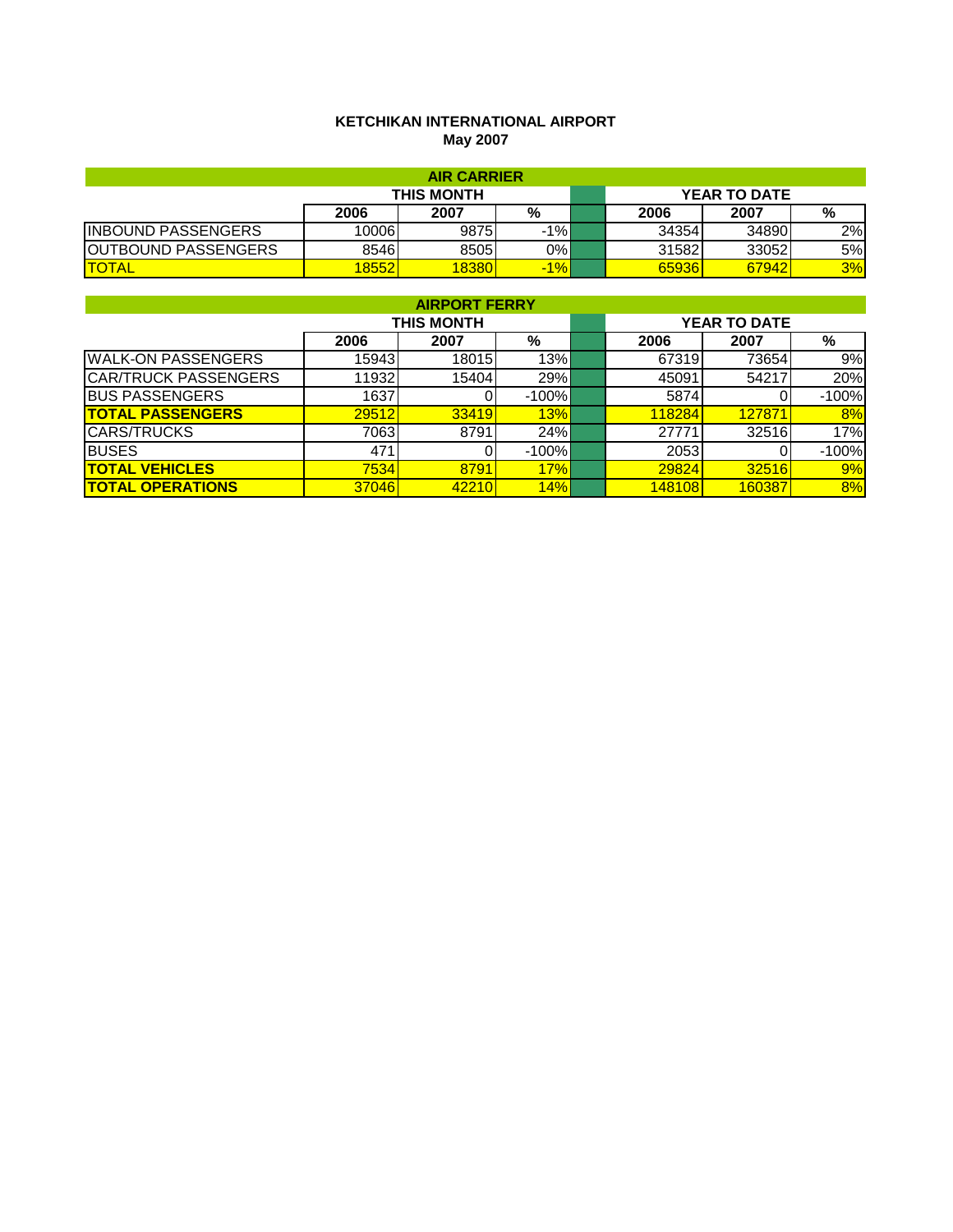### **KETCHIKAN INTERNATIONAL AIRPORT June 2007**

| <b>AIR CARRIER</b>         |                   |       |    |  |                     |       |    |  |
|----------------------------|-------------------|-------|----|--|---------------------|-------|----|--|
|                            | <b>THIS MONTH</b> |       |    |  | <b>YEAR TO DATE</b> |       |    |  |
|                            | 2006              | 2007  | %  |  | 2006                | 2007  | %  |  |
| <b>INBOUND PASSENGERS</b>  | 14550             | 15036 | 3% |  | 47865               | 49926 | 4% |  |
| <b>OUTBOUND PASSENGERS</b> | 12552             | 12598 | 0% |  | 43111               | 45650 | 6% |  |
| <b>ITOTAL</b>              | 27102             | 27634 | 2% |  | 90976               | 95576 | 5% |  |

| <b>AIRPORT FERRY</b>        |       |                   |         |  |        |                     |         |  |  |  |
|-----------------------------|-------|-------------------|---------|--|--------|---------------------|---------|--|--|--|
|                             |       | <b>THIS MONTH</b> |         |  |        | <b>YEAR TO DATE</b> |         |  |  |  |
|                             | 2006  | 2007              | %       |  | 2006   | 2007                | %       |  |  |  |
| <b>WALK-ON PASSENGERS</b>   | 20105 | 23305             | 16%     |  | 87424  | 96959               | 11%     |  |  |  |
| <b>CAR/TRUCK PASSENGERS</b> | 15032 | 20803             | 38%     |  | 60123  | 75020               | 25%     |  |  |  |
| <b>BUS PASSENGERS</b>       | 2305  |                   | $-100%$ |  | 8179   |                     | $-100%$ |  |  |  |
| <b>TOTAL PASSENGERS</b>     | 37442 | 44108             | 18%     |  | 155726 | 171979              | 10%     |  |  |  |
| <b>CARS/TRUCKS</b>          | 8427  | 11068             | 31%     |  | 36198  | 43584               | 20%     |  |  |  |
| <b>BUSES</b>                | 667   |                   | $-100%$ |  | 2720   |                     | $-100%$ |  |  |  |
| <b>TOTAL VEHICLES</b>       | 9094  | 11068             | 22%     |  | 38918  | 43584               | 12%     |  |  |  |
| <b>TOTAL OPERATIONS</b>     | 46536 | 55176             | 19%     |  | 194644 | 215563              | 11%     |  |  |  |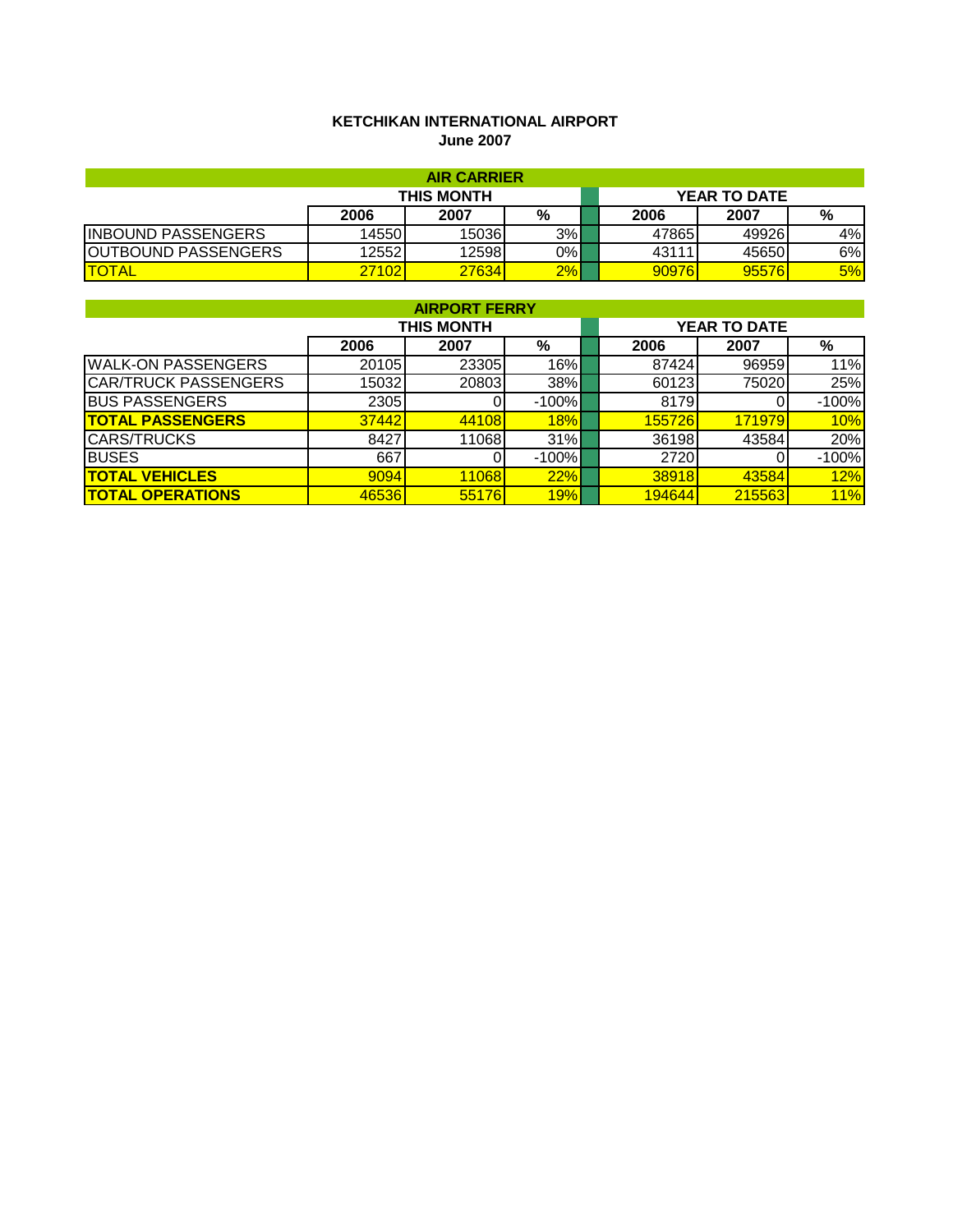# **KETCHIKAN INTERNATIONAL AIRPORT July 2007**

|                            |                   | <b>AIR CARRIER</b> |       |  |        |                     |    |
|----------------------------|-------------------|--------------------|-------|--|--------|---------------------|----|
|                            | <b>THIS MONTH</b> |                    |       |  |        | <b>YEAR TO DATE</b> |    |
|                            | 2006              | 2007               | %     |  | 2006   | 2007                | %  |
| <b>INBOUND PASSENGERS</b>  | 16305             | 17429              | $7\%$ |  | 63530  | 67355               | 6% |
| <b>OUTBOUND PASSENGERS</b> | 15997             | 16703              | 4%    |  | 58439  | 62353               | 7% |
| <b>TOTAL</b>               | 32302             | 34132              | 6%    |  | 121969 | 129708              | 6% |

| <b>AIRPORT FERRY</b>        |                   |       |        |  |                     |        |            |  |  |
|-----------------------------|-------------------|-------|--------|--|---------------------|--------|------------|--|--|
|                             | <b>THIS MONTH</b> |       |        |  | <b>YEAR TO DATE</b> |        |            |  |  |
|                             | 2006              | 2007  | %      |  | 2006                | 2007   | %          |  |  |
| <b>WALK-ON PASSENGERS</b>   | 22419             | 26484 | 18%    |  | 109843              | 123443 | 12%        |  |  |
| <b>CAR/TRUCK PASSENGERS</b> | 17039             | 25539 | 50%    |  | 77162               | 100559 | 30%        |  |  |
| <b>BUS PASSENGERS</b>       | 2850              | 340   | $-88%$ |  | 11029               | 340    | $-97%$     |  |  |
| <b>TOTAL PASSENGERS</b>     | 42308             | 52363 | 24%    |  | 198034              | 224342 | 13%        |  |  |
| <b>CARS/TRUCKS</b>          | 9097              | 12950 | 42%    |  | 45295               | 56534  | 25%        |  |  |
| <b>BUSES</b>                | 738               | 111   | $-85%$ |  | 3458                | 111    | $-97%$     |  |  |
| <b>TOTAL VEHICLES</b>       | 9835              | 13061 | 33%    |  | 48753               | 56645  | <b>16%</b> |  |  |
| <b>TOTAL OPERATIONS</b>     | 52143             | 65424 | 25%    |  | 246787              | 280987 | 14%        |  |  |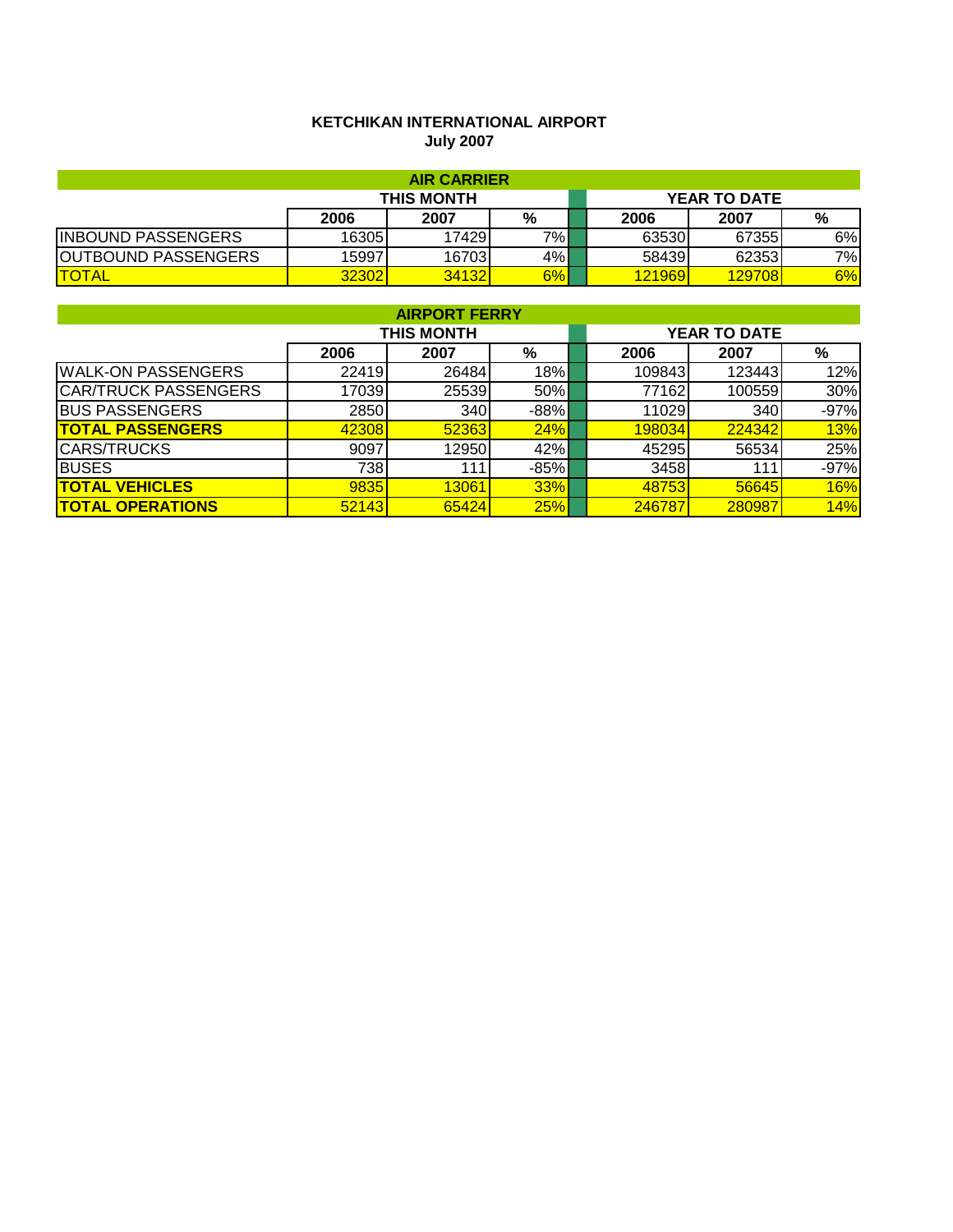# **KETCHIKAN INTERNATIONAL AIRPORT August 2007**

| <b>AIR CARRIER</b>         |            |       |       |  |        |                     |     |  |  |
|----------------------------|------------|-------|-------|--|--------|---------------------|-----|--|--|
|                            | THIS MONTH |       |       |  |        | <b>YEAR TO DATE</b> |     |  |  |
|                            | 2006       | 2007  | %     |  | 2006   | 2007                | %   |  |  |
| <b>INBOUND PASSENGERS</b>  | 15348      | 16175 | 5%    |  | 78147  | 83530               | 7%I |  |  |
| <b>OUTBOUND PASSENGERS</b> | 16853      | 17281 | 3%    |  | 744901 | 79634               | 7%  |  |  |
| <b>TOTAL</b>               | 32201      | 33456 | $4\%$ |  | 152637 | 163164              | 7%  |  |  |

| <b>AIRPORT FERRY</b>        |                   |       |        |  |                     |        |            |  |  |
|-----------------------------|-------------------|-------|--------|--|---------------------|--------|------------|--|--|
|                             | <b>THIS MONTH</b> |       |        |  | <b>YEAR TO DATE</b> |        |            |  |  |
|                             | 2006              | 2007  | %      |  | 2006                | 2007   | %          |  |  |
| <b>WALK-ON PASSENGERS</b>   | 22614             | 27637 | 22%    |  | 132457              | 151080 | 14%        |  |  |
| <b>CAR/TRUCK PASSENGERS</b> | 18654             | 25649 | 37%    |  | 95816               | 126208 | 32%        |  |  |
| <b>BUS PASSENGERS</b>       | 2888              | 1233  | $-57%$ |  | 13917               | 1573   | $-89%$     |  |  |
| <b>TOTAL PASSENGERS</b>     | 44156             | 54519 | 23%    |  | 242190              | 278861 | <b>15%</b> |  |  |
| <b>CARS/TRUCKS</b>          | 9919              | 13822 | 39%    |  | 55214               | 70356  | 27%        |  |  |
| <b>BUSES</b>                | 845               | 384   | $-55%$ |  | 4303                | 495    | $-88%$     |  |  |
| <b>TOTAL VEHICLES</b>       | 10764             | 14206 | 32%    |  | 59517               | 70851  | <b>19%</b> |  |  |
| <b>TOTAL OPERATIONS</b>     | 54920             | 68725 | 25%    |  | 301707              | 349712 | 16%        |  |  |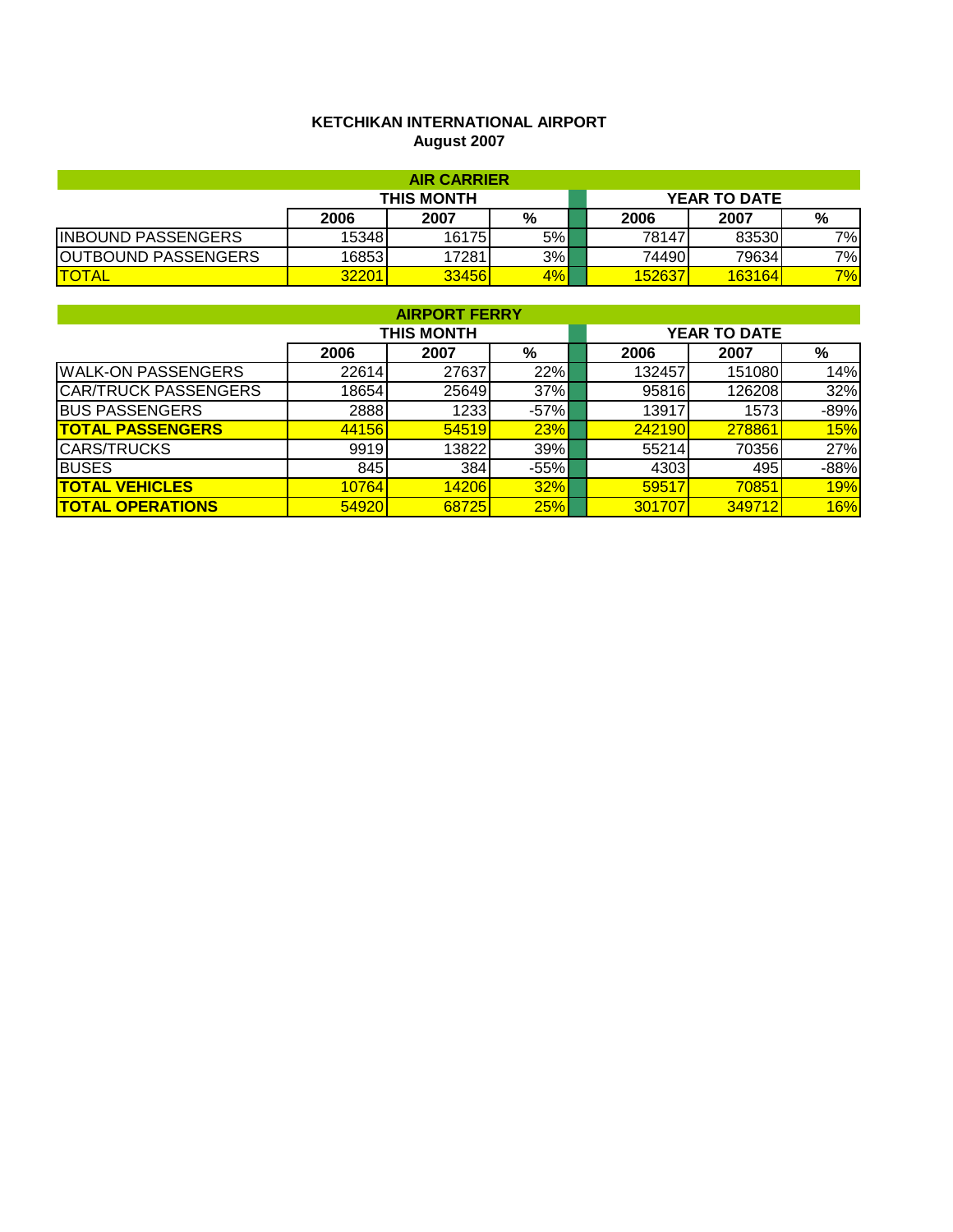# **KETCHIKAN INTERNATIONAL AIRPORT September 2007**

| <b>AIR CARRIER</b>          |                   |       |       |  |        |                     |    |  |  |
|-----------------------------|-------------------|-------|-------|--|--------|---------------------|----|--|--|
|                             | <b>THIS MONTH</b> |       |       |  |        | <b>YEAR TO DATE</b> |    |  |  |
|                             | 2006              | 2007  | %     |  | 2006   | 2007                | %  |  |  |
| <b>INBOUND PASSENGERS</b>   | 9603              | 8911  | -7%I  |  | 87199  | 92441               | 6% |  |  |
| <b>IOUTBOUND PASSENGERS</b> | 10886             | 10661 | $-2%$ |  | 84813  | 90295               | 6% |  |  |
| <b>ITOTAL</b>               | 20489             | 19572 | $-4%$ |  | 172012 | 182736              | 6% |  |  |

| <b>AIRPORT FERRY</b>        |                   |       |        |  |                     |        |        |  |  |
|-----------------------------|-------------------|-------|--------|--|---------------------|--------|--------|--|--|
|                             | <b>THIS MONTH</b> |       |        |  | <b>YEAR TO DATE</b> |        |        |  |  |
|                             | 2006              | 2007  | %      |  | 2006                | 2007   | %      |  |  |
| <b>IWALK-ON PASSENGERS</b>  | 16883             | 18458 | 9%     |  | 149340              | 169538 | 14%    |  |  |
| <b>CAR/TRUCK PASSENGERS</b> | 13891             | 17684 | 27%    |  | 109707              | 143892 | 31%    |  |  |
| <b>BUS PASSENGERS</b>       | 1834              | 1142  | $-38%$ |  | 15751               | 2715   | $-83%$ |  |  |
| <b>TOTAL PASSENGERS</b>     | 32608             | 37284 | 14%    |  | 274798              | 316145 | 15%    |  |  |
| <b>CARS/TRUCKS</b>          | 7619              | 9890  | 30%    |  | 62833               | 80246  | 28%    |  |  |
| <b>BUSES</b>                | 539               | 381   | $-29%$ |  | 4842                | 876    | $-82%$ |  |  |
| <b>TOTAL VEHICLES</b>       | 8158              | 10271 | 26%    |  | 67675               | 81122  | 20%    |  |  |
| <b>TOTAL OPERATIONS</b>     | 40766             | 47555 | 17%    |  | 342473              | 397267 | 16%    |  |  |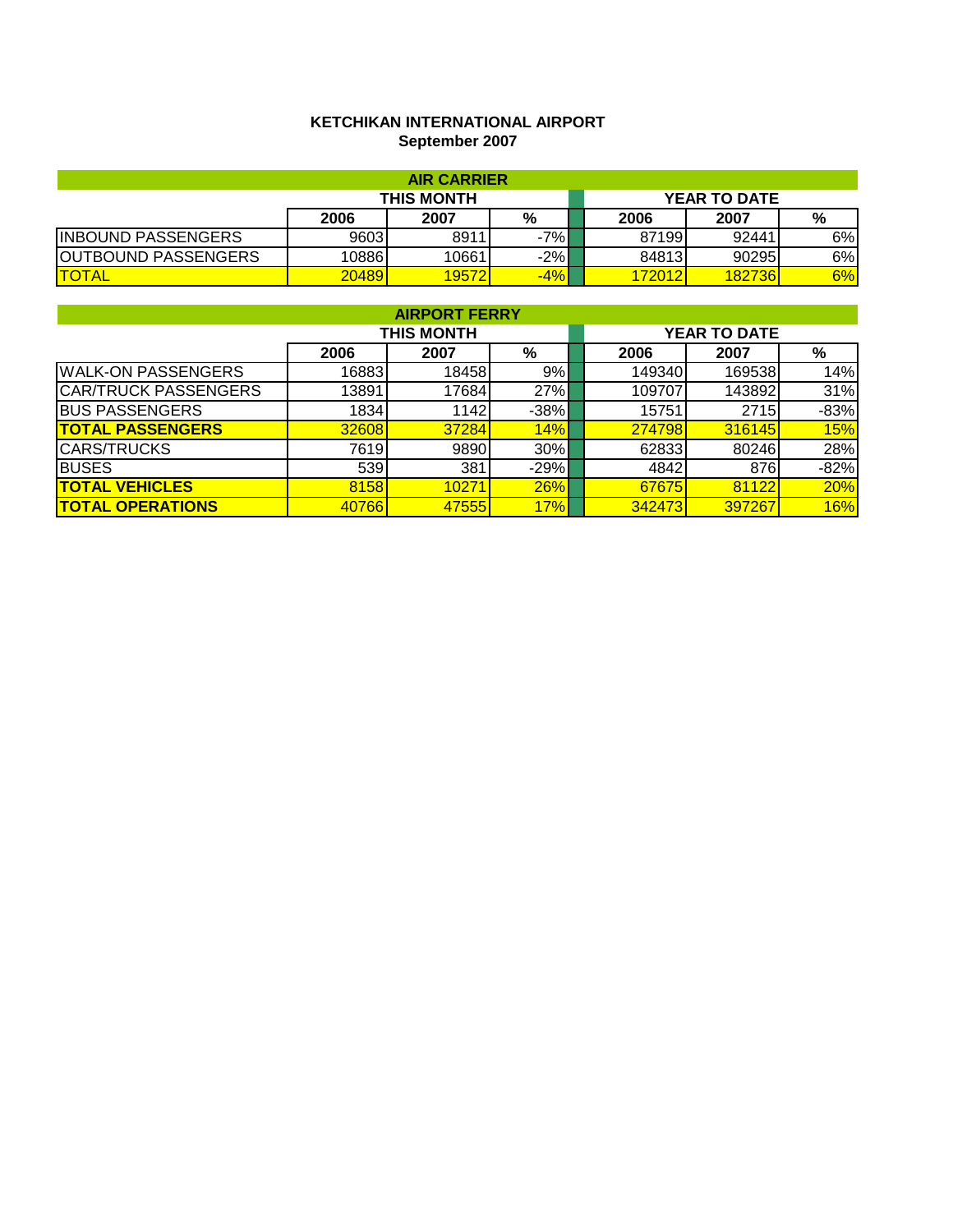# **KETCHIKAN INTERNATIONAL AIRPORT October 2007**

| <b>AIR CARRIER</b>         |                   |      |       |  |        |                     |    |  |  |
|----------------------------|-------------------|------|-------|--|--------|---------------------|----|--|--|
|                            | <b>THIS MONTH</b> |      |       |  |        | <b>YEAR TO DATE</b> |    |  |  |
|                            | 2006              | 2007 | %     |  | 2006   | 2007                | %  |  |  |
| <b>INBOUND PASSENGERS</b>  | 6753              | 6496 | $-4%$ |  | 93535  | 98937               | 6% |  |  |
| <b>OUTBOUND PASSENGERS</b> | 7516              | 7219 | $-4%$ |  | 91881  | 97514               | 6% |  |  |
| <b>TOTAL</b>               | 14269             | 3715 | $-4%$ |  | 185416 | 196451              | 6% |  |  |

| <b>AIRPORT FERRY</b>        |                   |       |            |  |                     |        |            |  |  |
|-----------------------------|-------------------|-------|------------|--|---------------------|--------|------------|--|--|
|                             | <b>THIS MONTH</b> |       |            |  | <b>YEAR TO DATE</b> |        |            |  |  |
|                             | 2006              | 2007  | %          |  | 2006                | 2007   | %          |  |  |
| <b>WALK-ON PASSENGERS</b>   | 14840             | 16256 | $10\%$     |  | 164180              | 185794 | 13%        |  |  |
| <b>CAR/TRUCK PASSENGERS</b> | 9890              | 15372 | 55%        |  | 119597              | 159264 | 33%        |  |  |
| <b>BUS PASSENGERS</b>       | 1317              | 925   | $-30\%$    |  | 17068               | 3640   | $-79%$     |  |  |
| <b>TOTAL PASSENGERS</b>     | 26047             | 32553 | 25%        |  | 300845              | 348698 | <b>16%</b> |  |  |
| <b>CARS/TRUCKS</b>          | 6040              | 9293  | 54%        |  | 68873               | 89539  | 30%        |  |  |
| <b>BUSES</b>                | 442               | 373   | $-16%$     |  | 5284                | 1249   | $-76%$     |  |  |
| <b>TOTAL VEHICLES</b>       | 6482              | 9666  | <b>49%</b> |  | 74157               | 90788  | 22%        |  |  |
| <b>TOTAL OPERATIONS</b>     | 32529             | 42219 | 30%        |  | 375002              | 439486 | 17%        |  |  |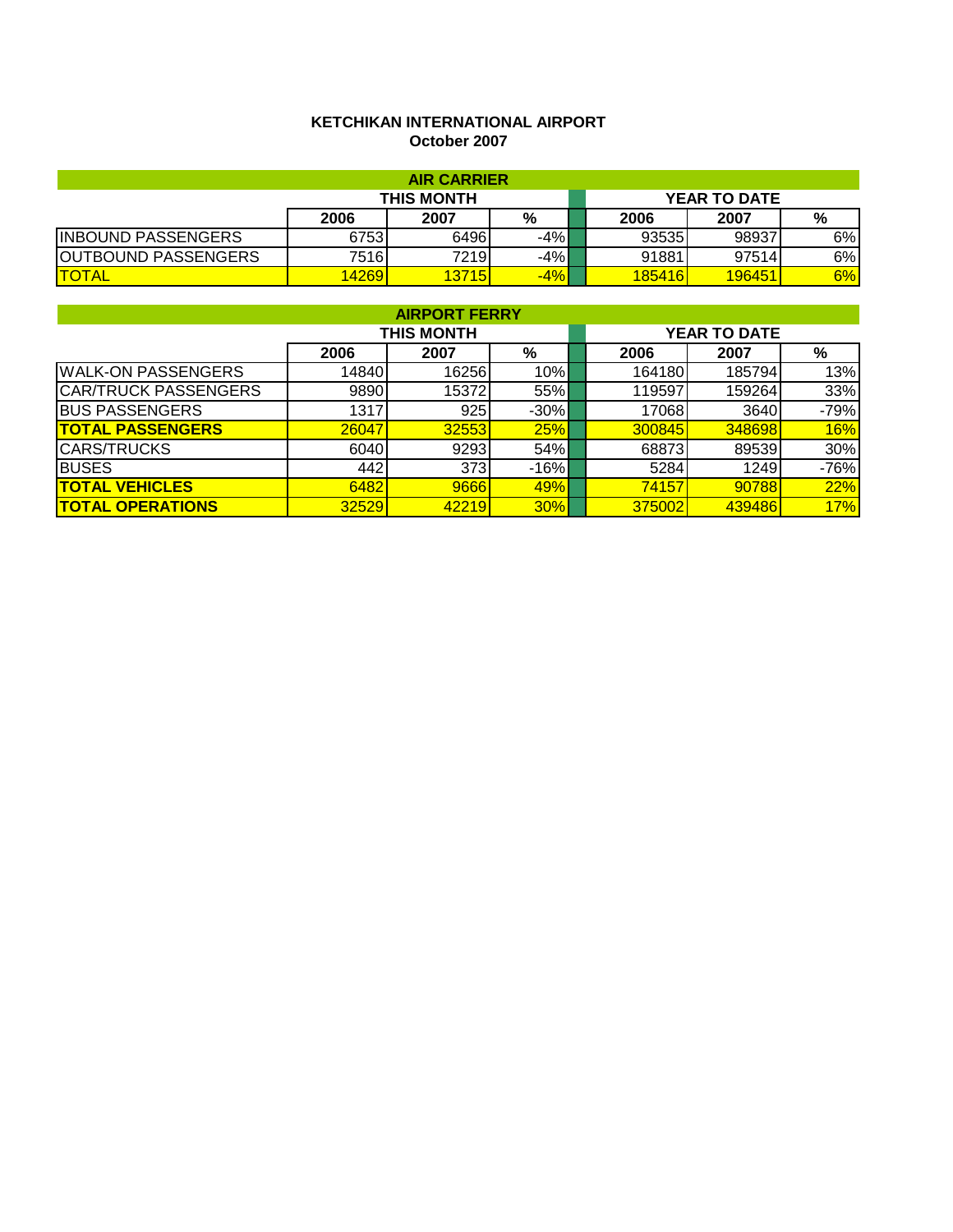## **KETCHIKAN INTERNATIONAL AIRPORT November 2007**

| <b>AIR CARRIER</b>         |       |                     |    |               |        |     |  |  |  |
|----------------------------|-------|---------------------|----|---------------|--------|-----|--|--|--|
|                            |       | <b>YEAR TO DATE</b> |    |               |        |     |  |  |  |
|                            | 2006  | 2007                | %  | 2006          | 2007   | %   |  |  |  |
| <b>INBOUND PASSENGERS</b>  | 6292  | 6580                | 5% | 99464         | 105517 | 6%  |  |  |  |
| <b>OUTBOUND PASSENGERS</b> | 6657  | 6809                | 2% | 98122         | 104323 | 6%l |  |  |  |
| <b>ITOTAL</b>              | 12949 | 13389               | 3% | <b>197586</b> | 209840 | 6%  |  |  |  |

| <b>AIRPORT FERRY</b>        |       |                   |        |                     |        |        |  |  |  |
|-----------------------------|-------|-------------------|--------|---------------------|--------|--------|--|--|--|
|                             |       | <b>THIS MONTH</b> |        | <b>YEAR TO DATE</b> |        |        |  |  |  |
|                             | 2006  | 2007              | %      | 2006                | 2007   | %      |  |  |  |
| <b>WALK-ON PASSENGERS</b>   | 13800 | 15219             | 10%    | 177980              | 201013 | 13%    |  |  |  |
| <b>CAR/TRUCK PASSENGERS</b> | 9461  | 13540             | 43%    | 129058              | 172804 | 34%    |  |  |  |
| <b>BUS PASSENGERS</b>       | 1231  | 809               | $-34%$ | 18299               | 4449   | $-76%$ |  |  |  |
| <b>TOTAL PASSENGERS</b>     | 24492 | 29568             | 21%    | 325337              | 378266 | 16%    |  |  |  |
| <b>ICARS/TRUCKS</b>         | 5858  | 8314              | 42%    | 74731               | 97853  | 31%    |  |  |  |
| <b>BUSES</b>                | 473   | 304               | $-36%$ | 5757                | 1553   | $-73%$ |  |  |  |
| <b>TOTAL VEHICLES</b>       | 6331  | 8618              | 36%    | 80488               | 99406  | 24%    |  |  |  |
| <b>TOTAL OPERATIONS</b>     | 30823 | 38186             | 24%    | 405825              | 477672 | 18%    |  |  |  |